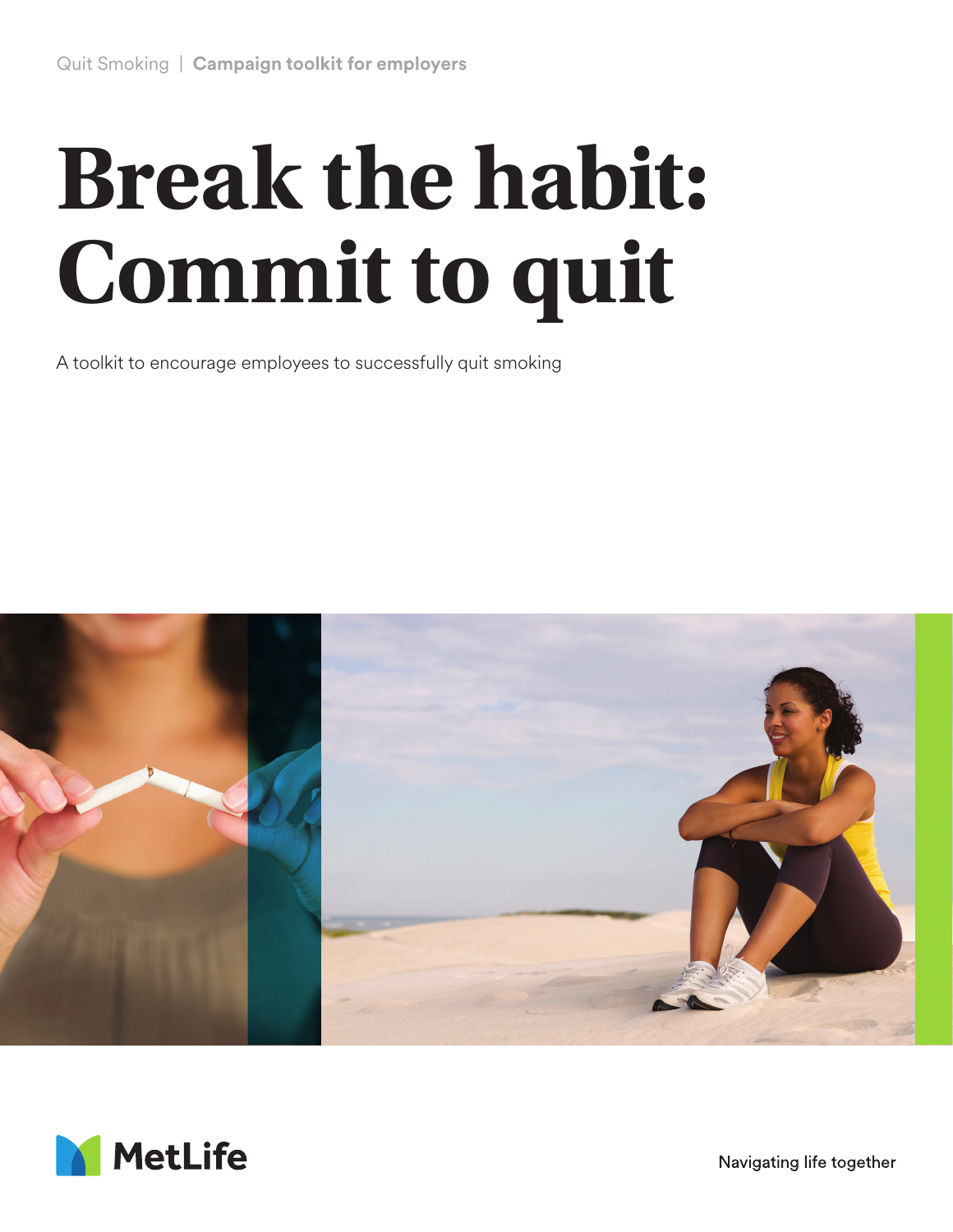## **Educating employees on how to stop smoking successfully**

Smoking cigarettes is an incredibly strong addiction that can control a person's life. Eventually, the effects of smoking — and even second-hand smoke — can destroy lives.

The following includes a fraction of the alarming data and findings available on the devastating impact of smoking:

- Cigarette smoking damages nearly every organ of the body1
- Since 1964, more than 20 million Americans have died because of smoking; of these, 2.5 million were nonsmokers who died because of secondhand smoke<sup>2</sup>
- Secondhand smoke exposure causes more than 8,000 deaths from stroke annually<sup>3</sup>
- Worldwide, tobacco use kills approximately 6 million people annually, as a result of direct tobacco use or exposure to second-hand smoke4
- An estimated two billion people worldwide are infected with tuberculosis (TB); and smoking increases the risk of TB by more than two-and-a-half times<sup>5</sup>
- Lung cancer is the leading cause of cancer death for both men and women; smoking tobacco accounts for at least 8 out of 10 lung cancer deaths in the US<sup>6</sup>

There are also studies that show a direct link between smoking and business loss:

- Tobacco smoking costs Australian businesses over \$5.7 billion7
- In the United States, smokers miss more work, visit a doctor more often, and are hospitalized more often8

Studies show that few people understand the specific health risks of tobacco use. For example, a survey in China revealed that only 38% of smokers knew that smoking causes coronary heart disease and only 27% knew that it causes stroke.4 To support your efforts to help employees break free of cigarettes and lead healthier lives, MetLife has created the campaign: *Break the Habit: Commit to Quit.*

### **What's in the toolkit?**

- Campaign objectives
- Suggested timeline
- Marketing materials (short articles, email campaign, flyers, etc.)
- Best practices for distribution of the "Quit smoking for good: Where to start in order to stop successfully" booklet

#### **Campaign objectives**

- Educate employees on the effects of smoking on their own health, as well as the lives of families, friends and co-workers
- Encourage employees to quit smoking
- Provide employees with practical tips and information on how to quit smoking for good

#### **Suggested timeline**

The campaign is designed to last three weeks (minimum recommended) but can easily be extended to six weeks (maximum recommended).

The following is the suggested timeline for implementation and email communications:

| Week 1: | day month |
|---------|-----------|
| Week 2: | day month |
| Week 3: | day month |

#### **Marketing materials**

**1. Booklet: "Quit smoking for good: Where to start in order to stop successfully"** (interactive, downloadable PDF)

#### **2. Email campaign**

- Banner
- Email templates

#### **3. Flyers**

- Lung cancer isn't the only health risk for smokers
- Suggested steps to quit for good
- E-cigarettes what's there to know

#### **4. Short articles:**

- Health risks of cigarette smoking
- Tips for quitting

#### **Best practices for the distribution of the "Quit smoking for good" booklet**

- Attach the interactive, downloadable PDF to an email and send it out to your employees when you kick off the *Break the habit: Commit* to quit campaign.
- Include an electronic link to the booklet in an email so your employees can click to open and save the document for their reference.
- Print and distribute copies of the booklet. Alternatively, tell employees where they can pick up a copy of the booklet.